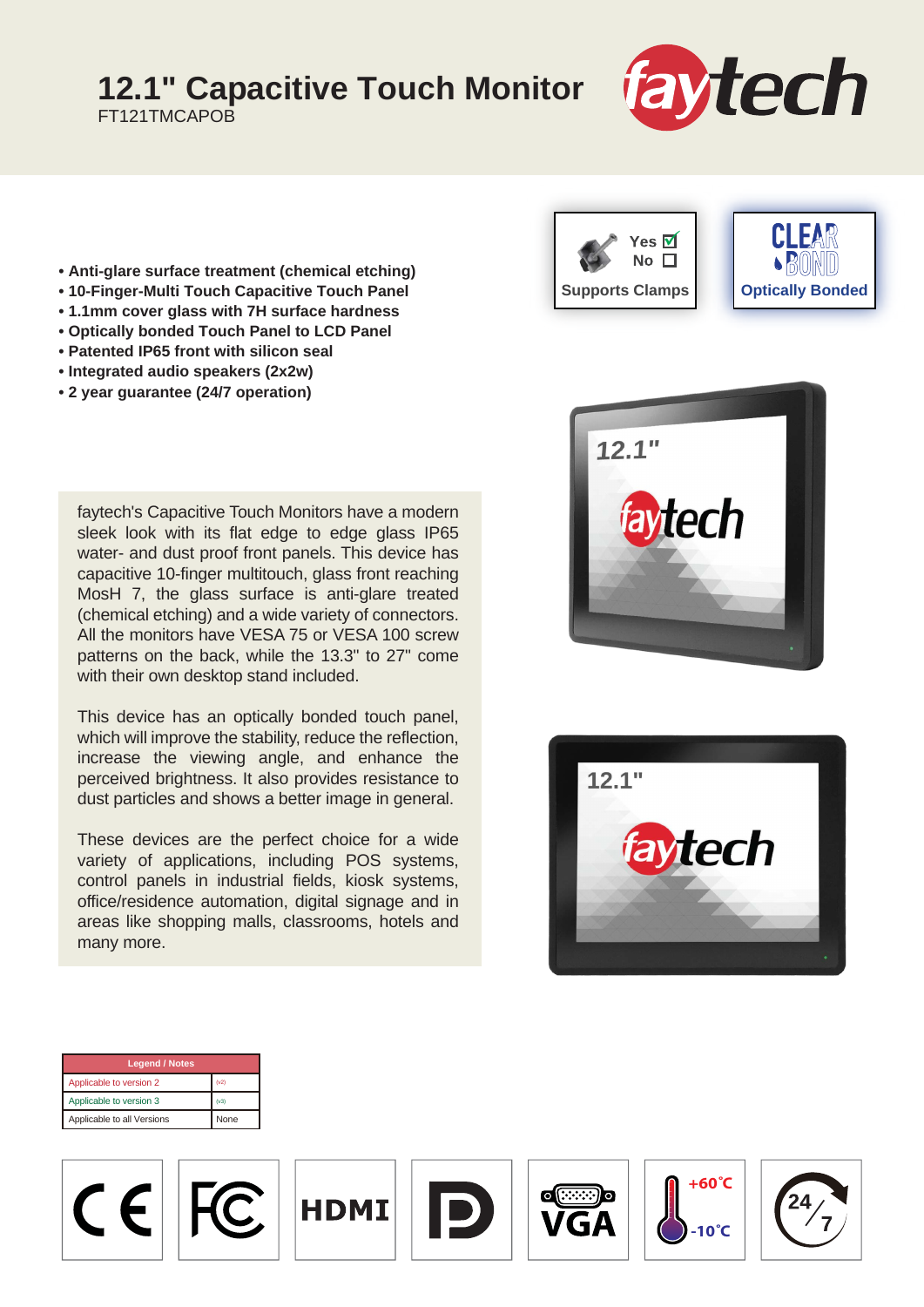| <b>Product name</b>        |                       |                              | <b>12.1" Capacitive Touch Monitor</b> |                            |                       |                      |          |
|----------------------------|-----------------------|------------------------------|---------------------------------------|----------------------------|-----------------------|----------------------|----------|
| Article code / EAN number  |                       | FT121TMCAPOB / 6920734012107 |                                       |                            |                       |                      |          |
| <b>Global Article Code</b> | European Article Code | Release date (D/M/Y)         | Version*                              | <b>Global Article Code</b> | European Article Code | Release date (D/M/Y) | Version* |
| 3030505818                 | 1010502068            | 01/11/2020                   | v <sub>2</sub>                        |                            |                       |                      |          |
| 3030509594                 | 1010502308            | 01/12/2021                   | v <sup>3</sup>                        |                            |                       |                      |          |
|                            |                       |                              |                                       |                            |                       |                      |          |

| <b>IP Rating</b>       |  |
|------------------------|--|
| IP65 Front / IP40 Back |  |

| <b>LCD Panel</b>                       |              |  |  |
|----------------------------------------|--------------|--|--|
| Screen diagonal (Inch/cm)              | 12.1/30.73   |  |  |
| Display active screen size (cm)        | 24.60×18.40  |  |  |
| Aspect ratio                           | 4:3          |  |  |
| Physical resolution                    | 1024×768     |  |  |
| Maximum showable resolution            | 1920×1080    |  |  |
| Colours displayed                      | 16.7M        |  |  |
| Brightness (cd/m <sup>2</sup> )        | 500          |  |  |
| Contrast                               | 700:1        |  |  |
| Typical reaction time Tr/ Tf (ms)      | 25/10        |  |  |
| Visual Angle horizontal/vertical (°)   | 160/160      |  |  |
| Backlight / Backlight Lifetime (hours) | LED / 50,000 |  |  |

| <b>External Connectors</b> |                          |  |
|----------------------------|--------------------------|--|
| Video                      | 1x HDMI 1.3 (incl. HDCP) |  |
|                            | 1xDP <sup>(v3)</sup>     |  |
|                            | 1x VGA                   |  |
|                            | $1x$ DVI-D $(42)$        |  |
| Audio                      | 1x PC-Audio              |  |
| <b>Touch Connector</b>     | 1x USB                   |  |
| Connectors                 | 1x 12V DC-In (screwable) |  |

| <b>Touch Panel</b>         |                                          |  |  |
|----------------------------|------------------------------------------|--|--|
| <b>Touch Technology</b>    | Projected Capacitive 10-point Multitouch |  |  |
| <b>Touch Panel Drivers</b> | Windows; Linux; Mac; Android             |  |  |
| Touch Life (Contacts)      | Unlimited                                |  |  |
| Surface Hardness           | 7Н                                       |  |  |
| Surface Treatment          | Anti-glare (chemical etching)            |  |  |
| Glass Strengthening        | <b>Chemically Strengthened</b>           |  |  |

| <b>Operation / Mechanical</b>                |                                     |  |
|----------------------------------------------|-------------------------------------|--|
| Operating Temperature (°C)                   | $-10 - +60$                         |  |
| Humidity Range (RH)                          | 10% - 90%                           |  |
| Net weight (kg)                              | 1.20                                |  |
| Gross weight (kg)                            | 2.20 (incl. cartonage)              |  |
| Housing material                             | Rubber front, plastic ABS back case |  |
| Housing (mm) $L \times W \times H$           | $301.0 \times 246.0 \times 42.5$    |  |
| Cut-out for clamp supports (mm) $L \times H$ | $277.0 \times 222.0$                |  |
| Max. wall thickness for clamp supports (mm)  | 5.0                                 |  |
| Amount of clamps required                    | 6                                   |  |
| Mounting                                     | <b>VESA 100</b>                     |  |

|                          | <b>Power</b>                                  |
|--------------------------|-----------------------------------------------|
| Power Indicator          | Green LED                                     |
| Power Supply             | 100-240V ACDC active switching;<br>12V DC-Out |
| Working Power (V)        | 12                                            |
| Power Consumption (W)    | 12                                            |
| Stand-By Consumption (W) | $<$ 1                                         |

| <b>Included in the Delivery</b>      |
|--------------------------------------|
| Power Supply (see Power section)     |
| <b>Short Installation Manual</b>     |
| Cables - VGA, USB Touch, Audio Cable |
| Standard Stand                       |







Tolerance: ± 1mm

20.5